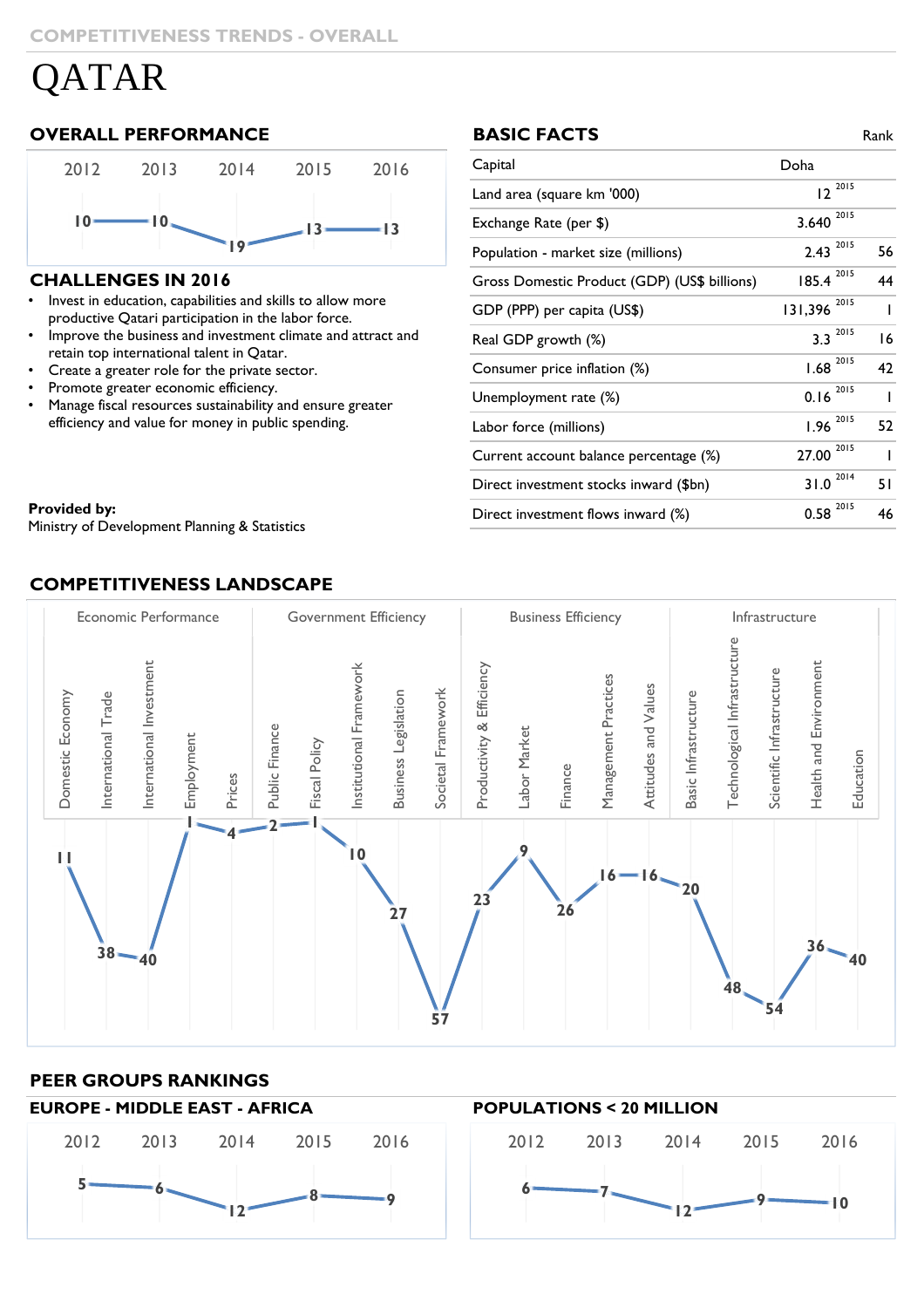# **DATAR**

### **COMPETITIVENESS EVOLUTION**

The criteria below highlight the 15 biggest Improvements and the 15 biggest Declines in the overall performance of the economy. They are determined by the largest percentage changes in the value of each criterion from one yearbook to the next.

|                                                  | <b>WCY</b> | <b>WCY</b> |                                                  | <b>WCY</b> | <b>WCY</b> |
|--------------------------------------------------|------------|------------|--------------------------------------------------|------------|------------|
| <b>IMPROVEMENTS</b>                              | 2015       | 2016       | <b>DECLINES</b>                                  | 2015       | 2016       |
| 4.3.18 Number of patents in force                | 2.0        | 8.7        | 2.3.08 Exchange rate stability                   | 0.008      | 0.079      |
| 4.3.16 Patent applications per capita            | 4.19       | 7.90       | 3.2.04 Remuneration of management                |            |            |
| 1.5.02 Adjusted consumer price inflation         | 2.40       | 0.78       | 3.2.03 Remuneration in services professions      |            |            |
| 1.4.07 Long-term unemployment                    | 0.04       | 0.02       | 1.1.15 Real GDP growth per capita                | $-4.00$    | $-5.98$    |
| 4.2.11 Information technology skills             | 5.13       | 7.52       | 1.1.14 Real GDP growth                           | 6.2        | 3.3        |
| 4.4.26 Quality of life                           | 5.57       | 8.03       | 1.2.08 Exports of goods (\$bn)                   | 134.25     | 77.29      |
| 4.2.04 Communications technology                 | 5.63       | 8.12       | 4.3.07 Total R&D personnel nationwide per capita | 1.77       | 1.06       |
| 4.2.05 Connectivity                              | 5.56       | 7.89       | 1.2.09 Exports of goods (%)                      | 63.38      | 41.69      |
| 4.1.20 Future energy supply                      | 5.76       | 8.08       | 1.1.20 GDP per capita                            | 95,585     | 76,169     |
| 4.2.17 Technological regulation                  | 5.16       | 7.21       | 2.1.04 Total general government debt (%)         | 30.73      | 35.80      |
| 4.2.15 Development and application of technology | 5.17       | 7.08       | 4.5.07 Higher education achievement              | 19.0       | 16.0       |
| 4.2.16 Funding for technological development     | 5.08       | 6.89       | 4.5.08 Women with degrees                        | 71.9       | 60.8       |
| 4.5.18 Language skills                           | 5.09       | 6.84       | 2.1.10 Tax evasion                               | 6.57       | 5.70       |
| 4.3.23 Intellectual property rights              | 5.29       | 7.00       | 2.2.12 Real personal taxes                       | 6.90       | 6.02       |
| 4.5.13 Educational system                        | 5.30       | 7.00       | 2.2.01 Collected total tax revenues              | 6.50       | 7.32       |

#### **KEY ATTRACTIVENESS INDICATORS**

From a list of 15 indicators, respondents of the Executive Opinion Survey were asked to select 5 that they perceived as the key attractiveness factors of their economy. The chart shows the percentage of responses per indicator from the highest number of responses to the lowest.

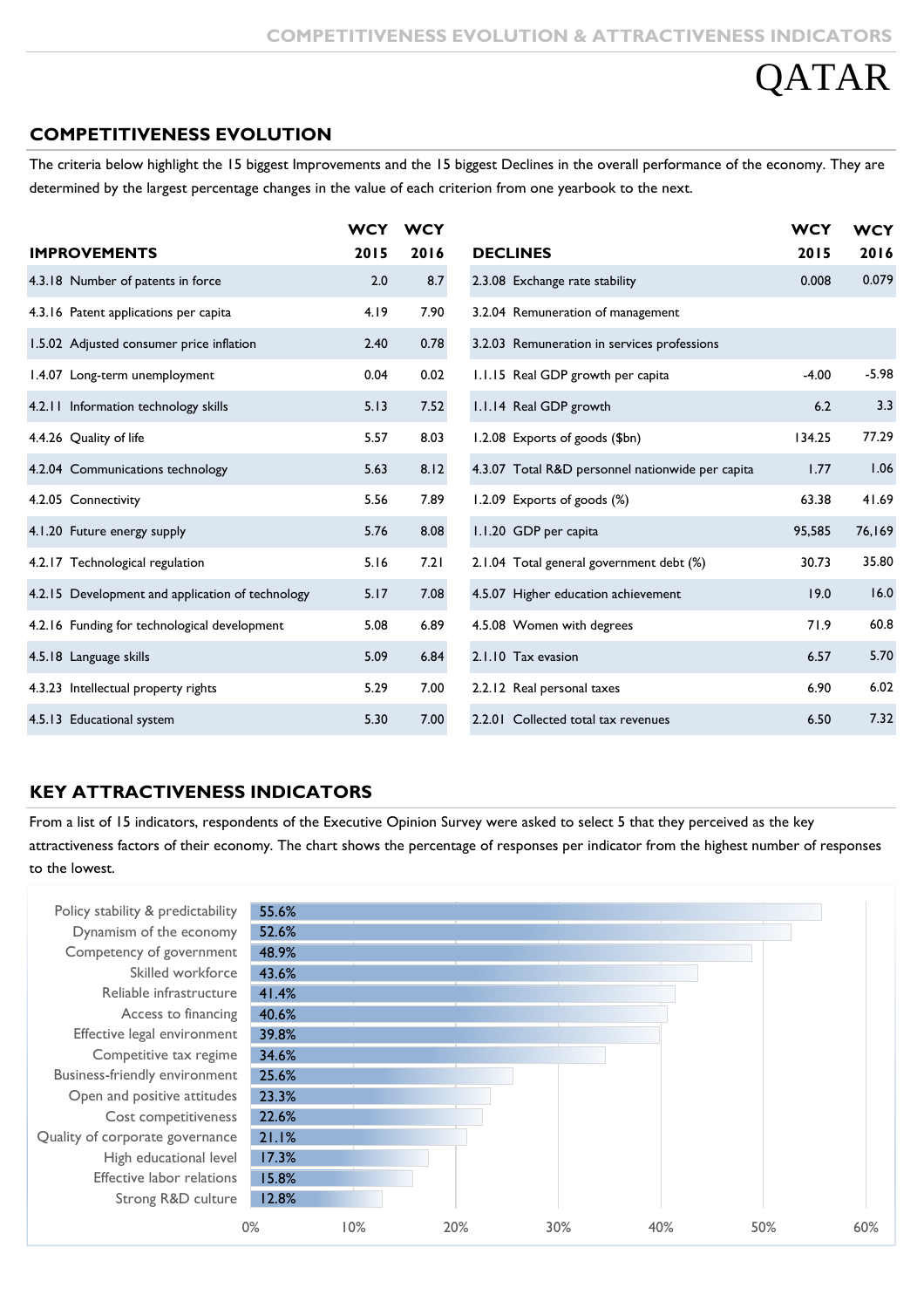QATAR

## **ECONOMIC PERFORMANCE**



| <b>Sub-Factor Rankings:</b> |    | 2015 2016 |
|-----------------------------|----|-----------|
| Domestic Economy            |    | ш         |
| International Trade         | 22 | 38        |
| International Investment    | 39 | 40        |
| Employment                  |    |           |
| Prices                      |    |           |
|                             |    |           |

# **GOVERNMENT EFFICIENCY**



| <b>Sub-Factor Rankings:</b> | 2015 | 2016 |
|-----------------------------|------|------|
| <b>Public Finance</b>       | 7    |      |
| <b>Fiscal Policy</b>        |      |      |
| Institutional Framework     | 10   | 10   |
| <b>Business Legislation</b> | 30   | 27   |
| Societal Framework          | 38   | 57   |

## **BUSINESS EFFICIENCY**



| <b>Sub-Factor Rankings:</b> |    | 2015 2016 |
|-----------------------------|----|-----------|
| Productivity & Efficiency   | 3  | 23        |
| Labor Market                | 6  |           |
| Finance                     | 20 | 26        |
| <b>Management Practices</b> | 20 | 16        |
| <b>Attitudes and Values</b> | ı٥ | 16        |

#### **INFRASTRUCTURE**



| <b>Sub-Factor Rankings:</b>  | 2015 2016 |    |
|------------------------------|-----------|----|
| <b>Basic Infrastructure</b>  | 34        | 20 |
| Technological Infrastructure | 58        | 48 |
| Scientific Infrastructure    | 57        | 54 |
| Health and Environment       | 39        | 36 |
| Education                    | 39        | 40 |